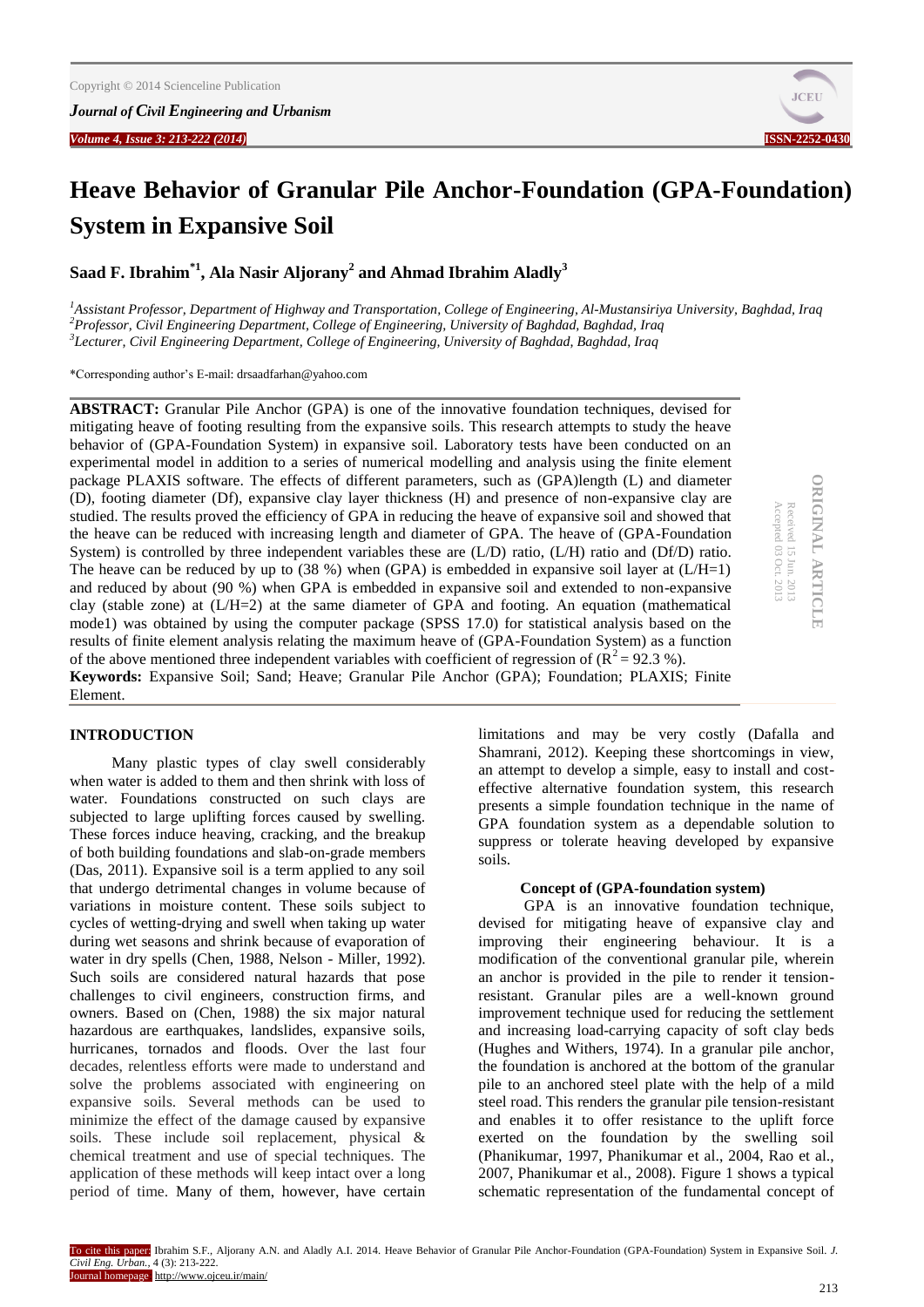GPA and the various forces acting on the foundation. The uplift force  $(P_{\text{Unlift}})$  acting on the base of the foundation in the vertical direction is due to the swelling pressure  $(P_s)$  of the expansive soil. This uplift force is resisted by the weight of the granular pile (W) acting in the downward direction. The friction mobilized along the pile-soil interface also resists the upward movement of the foundation. This friction is generated mainly because of the anchor in the system. The upward resistance is further augmented by the lateral swelling pressure, which confines the granular pile anchor radially, increases the friction along the pile-soil interface, and prevents it from being uplifted (Phanikumar, 1997, Phanikumar et al., 2004, Rao et al., 2007, Phanikumar et al., 2008).



**Figure 1.** Concept of Granular Pile Anchor Foundation System and Forces acting on a Granular Pile Anchor (GPA) (After Rao et al., 2007)

## **Objectives**

Due to limited knowledge currently available in the literature about GPA, the present study is an attempt aiming at insight understanding to the behavior and performance of GPA in expansive soils in reduce the heave. The following aspects are covered:

**1-** The behaviour of GPA-Foundation System under heave.

**2-** The validity and suitability of GPA as a dependable solution for problems in expansive soils.

Different parameters will be investigated that would be count for in the design of GPA, such as GPA length (L), diameter (D), expansive soil layer thickness (H), shallow footing diameter (Df), (L/D) ratio, (L/H) ratio, (Df/D) ratio and presence of non-expansive soil.

## **MATHERIALS AND METHODS**

The study is divided into two phases including:

**1- Experimental Phase:** A cylindrical physical steel model with (30 cm) diameter and (50 cm) height has been built up and planned experimental laboratory testing program has been performed on expansive soil bed prepared from silty clayey soil.

**2- Numerical Phase:** A numerical model has been used and solved to analyze the described problem in the field. A software finite element program PLAXIS 2D-Version 8.2 packages is used to solve such problem depending on the adopted non-linear elastoplastic models.

#### **Experimental Works**

The expansive clay used in this investigation was collected from Al-Wahda Discrete at Al-Mosul governorate in the north of Iraq, from a depth of about (1-1.5) m below the ground level. A series of rotten laboratory tests was carried out on the expansive soil samples to obtain physical, mechanical, and swelling soil properties. Table 1 and Figures 2 - 7 shows the properties of expansive soil used.

The granular material used for the installation of the granular piles was dense sand with (75 %) relative density. Table 2 and Figures 8 and 9 show the properties of sand used.

| 110 perciso of Expansive Bolf Ssea                       |                    |           |
|----------------------------------------------------------|--------------------|-----------|
| <b>Soil Property</b>                                     | <b>Standard</b>    | Grades    |
| Specific Gravity (Gs)                                    | ASTM D-854         | 2.73      |
| Liquid Limit (L.L) %                                     |                    | 59        |
| Plastic limit (P.L) %                                    | <b>ASTM D-4318</b> | 23        |
| Plasticity Index (P.I) %                                 |                    | 36        |
| % Clay                                                   |                    | 51        |
| % Silt                                                   |                    | 42        |
| % Sand                                                   | <b>ASTM D-422</b>  | $\tau$    |
| % Gravel                                                 |                    | $\Omega$  |
| Unified Soil Classification System (USCS)                | <b>ASTM D-2484</b> | <b>CH</b> |
| Maximum Dry Density (Ydry), kN/m <sup>3</sup>            |                    | 16.3      |
| Optimum Moisture Content (O.M.C)%                        | <b>ASTM D-1557</b> | 21.5      |
| Initial Void Ratio (eo)                                  |                    | 0.674     |
| Unconfined Compressive Strength (qu), kPa                | <b>ASTM D-2216</b> | 165       |
| Undrianed Cohesion (cu), kPa                             |                    | 70        |
| Undrained Angle of Internal Friction $(\varphi_u)^\circ$ | <b>ASTM D-2850</b> | 10        |
| Drained Cohesion (c'), kPa                               | <b>ASTM D-3084</b> | 5.        |
| Drained Angle of Internal Friction $(\varphi')^{\circ}$  |                    | 24        |
| Compression Index (Cc)                                   |                    | 0.332     |
| Swelling Index (Cs)                                      | <b>ASTM D-4546</b> | 0.076     |
| Free Swelling (%)                                        | Method (A)         | 6.5       |
| Swelling Pressure (kPa)                                  |                    | 170       |
| Organic Matters Content (%)                              |                    | 1.9       |
| Gypsum Content (%)                                       | BS 1377: 1990      | 1.8       |
| Total Soluble Salts Content (%)                          | Part 3             | 1.05      |
| Sulphate (SO <sub>3</sub> ) Content (%)                  |                    | 0.86      |

**Table 1.** Summary of Physical, Mechanical & Chemical Properties of Expansive Soil Used

**Table 2.** Summary of Physical, Mechanical & Chemical Properties of Sand Dunes Used

| <b>Soil Property</b>                                          | <b>Standard</b>    | Grades    |
|---------------------------------------------------------------|--------------------|-----------|
| Specific Gravity (Gs)                                         | ASTM D-854         | 2.73      |
| Liquid Limit (L.L) %                                          |                    |           |
| Plastic limit (P.L) %                                         | <b>ASTM D-4318</b> | 23        |
| Plasticity Index (P.I) %                                      |                    | 36        |
| % Clay                                                        |                    | 51        |
| $%$ Silt                                                      | <b>ASTM D-422</b>  | 42        |
| % Sand                                                        |                    | 7         |
| % Gravel                                                      |                    | $\bf{0}$  |
| Unified Soil Classification System (USCS)                     | <b>ASTM D-2484</b> | <b>CH</b> |
| Maximum Dry Density ( $\gamma_{\rm dry}$ ), kN/m <sup>3</sup> |                    | 16.3      |
| Optimum Moisture Content (O.M.C)%                             | <b>ASTM D-1557</b> | 21.5      |
| Initial Void Ratio (eo)                                       |                    | 0.674     |
| Unconfined Compressive Strength (qu), kPa                     | <b>ASTM D-2216</b> | 165       |
| Undrianed Cohesion (cu), kPa<br><b>ASTM D-2850</b>            |                    | 70        |
| Undrained Angle of Internal Friction $(\varphi_u)^\circ$      |                    | 10        |
| Drained Cohesion (c'), kPa                                    | <b>ASTM D-3084</b> | 5         |
| Drained Angle of Internal Friction $(\varphi')^{\circ}$       |                    | 24        |
| Compression Index (Cc)                                        |                    | 0.332     |
| Swelling Index (Cs)                                           | <b>ASTM D-4546</b> | 0.076     |
| Free Swelling (%)                                             | Method (A)         | 6.5       |
| Swelling Pressure (kPa)                                       |                    | 170       |
| Organic Matters Content (%)                                   |                    | 1.9       |
| Gypsum Content (%)                                            | BS 1377: 1990      | 1.8       |
| Total Soluble Salts Content (%)                               | Part 3             | 1.05      |
| Sulphate (SO <sub>3</sub> ) Content (%)                       |                    | 0.86      |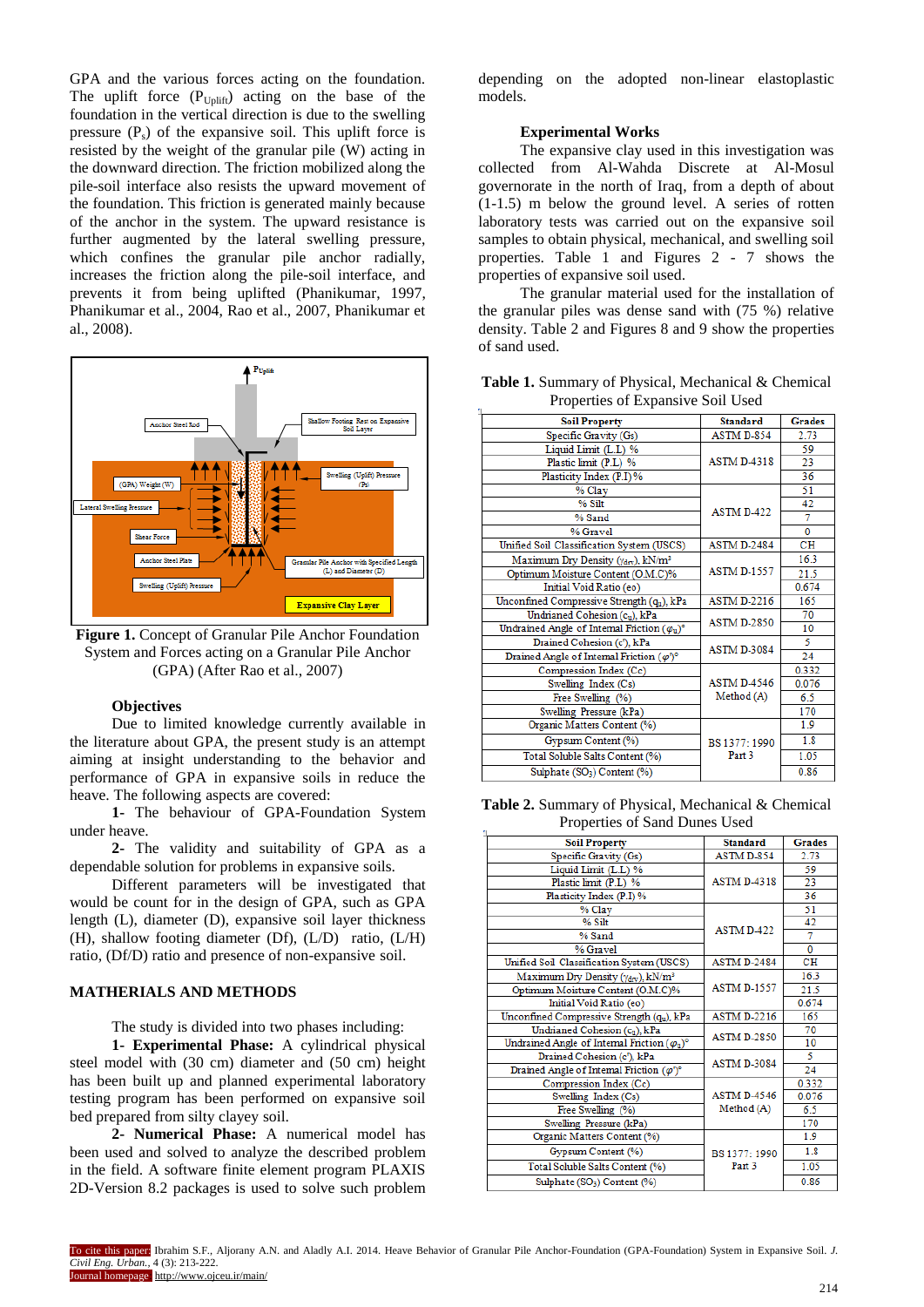

**Figure 2.** Grain-Size Analysis Plot for Expansive Soil Used According to (USCS)



**Figure 3.** Plasticity Chart Plot of Expansive Soil Used According to (USCS)



**Figure 4.** Dry Density versus Moisture Content Plot for Expansive Soil Used



**Figure 5.** Vertical Stress versus Axial Strain Plot for Expansive Soil Used







**Figure 7.** Void Ratio versus Log Pressure Plot for Expansive Soil Used (Swelling Pressure & Consolidation Test)



**Figure 8.** Grain-Size Analysis Plot for Sand Used According to (USCS) Expansive Soil Used



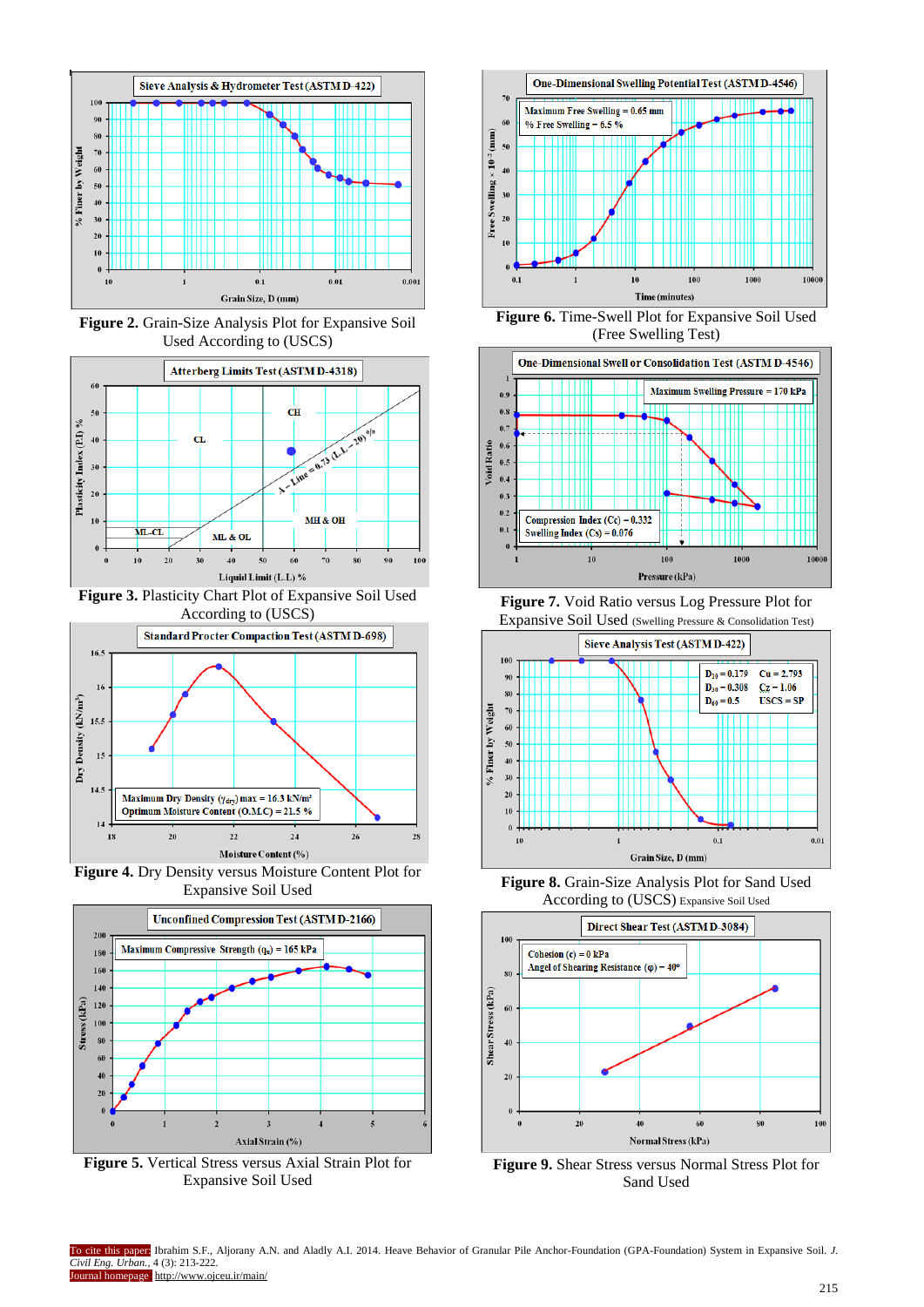Heave tests were performed in metal cylindrical container of (0.3 m) diameter and (0.5 m) height. The expansive soil bed is prepared firstly by laying a filter paper covered with thin layer (30 mm) of poorly graded sand, as a drainage layer. All internal sides of container are covered with petroleum jelly to diminish friction effect. After thorough mixing with water, the soil lumps are spread inside the model container at maximum dry unit weight of  $(16.3 \text{ kN/m}^3)$  and optimum moisture content of (21.5 %) which is obtained using standard compaction test in form of eight layers. Each layer have a compacted thickness of (5 cm) and contain (5.76 kg) of soil to give the total depth and weight of expansive soil inside the model container of (40 cm) and (46 kg). The uniformity in the soil bed is checked by measuring the unit weight and moisture content at various depths of the soil bed. The (GPA) installed in expansive soil bed by made a hole in the centre of the expansive soil bed surface by driving a steel pipe gradually in specified diameter up to the required depth. The unit of anchor rod with the bottom anchor plate of specified diameter and depth is placed vertically in the hole. Simultaneously, the hole is filled with poorly graded sand gradually and compacted gently using steel tamping rod in required relative density (75 %). Finally, GPA is formed in specified depth and diameter at an average dry unit weight of (16.9 kN/m<sup>3</sup>). The GPA length was varied as (10, 20, 30, and 40) cm and the diameter as (1, 2, 3, and 4) cm to give a different ratios of (L/D). A circular mild steel plate of (20 cm) diameter was used as the surface shallow footing in the heave tests. A total of (16) test was conducted for studying the heave behaviour of (GPA-Foundation System). Figures 10 and 11 show the experimental setup of heave test.



**Figure 10.** Schematic Details of Heave Test of Reinforced Expansive Soil Bed with (GPA) Models



**Figure 11.** Plate of (GPA-Foundation System) under the Heave

The soil bed is wetted gradually by adding the water from the top and continuously pumping water from the base of model container using water pump and controlled valve. Water pump system is used as a vacuum to accelerate the saturation of expansive soil bed by continuously suction the water from model container. The model was left under the saturation and amount of heave is measured and continuously monitored with time until there is no further swelling. At this stage, saturation of soil bed is conformed and the test is completed.

## **RESULTS AND DISCUSSIONS**

The results of unreinforced and reinforced expansive soil bed with (GPA) are obtained as shown in Table 3 and Figures 12 - 15. Generally, the heave response appears non-linear behavior and increases continuously with time until reach the equilibrium after (7) days for unreinforced expansive soil bed and (4) days for reinforced expansive soil bed with GPA. The results showed that the unreinforced expansive soil attained a final heave of (26 mm) and the heave of GPA-Foundation System decreases with installation of GPA in expansive soil. This may indicate the efficiency of (GPA) in reducing the heave. This is in agreement with findings of Phanikumar (1997), Phanikumar et al. (2004), Rao et al. (2007), Phanikumar et al. (2008), Ismail and Shahin, (2011), Krishna et al. (2013).

**Table 3.** Summary of the Maximum Heave of Expansive Soil Reinforced with (GPA) Models at Different Lengths

| (GPA)             | (GPA)             | (L/D) | (L/H) | (Df/D) | <b>Maximum</b> |
|-------------------|-------------------|-------|-------|--------|----------------|
| <b>Diameter</b>   | Length            | Ratio | Ratio | Ratio  | Heave (mm)     |
| (c <sub>m</sub> ) | (c <sub>m</sub> ) |       |       |        |                |
|                   | 10                | 10    | 0.25  |        | 24.0           |
| 1                 | 20                | 20    | 0.5   | 20     | 23.2           |
|                   | 30                | 30    | 0.75  |        | 22.4           |
|                   | 40                | 40    |       |        | 21.2           |
|                   | 10                | 5     | 0.25  |        | 23.1           |
| $\overline{2}$    | 20                | 10    | 0.5   | 10     | 22.7           |
|                   | 30                | 15    | 0.75  |        | 21.6           |
|                   | 40                | 20    | 1     |        | 19.2           |
|                   | 10                | 3.3   | 0.25  |        | 22.0           |
| 3                 | 20                | 6.6   | 0.5   | 6.6    | 21.0           |
|                   | 30                | 10    | 0.75  |        | 19.2           |
|                   | 40                | 13.3  | 1     |        | 17.1           |
|                   | 10                | 2.5   | 0.25  |        | 21.0           |
| 4                 | 20                | 5     | 0.5   | 2.5    | 20.1           |
|                   | 30                | 7.5   | 0.75  |        | 18.3           |
|                   | 40                | 10    |       |        | 161            |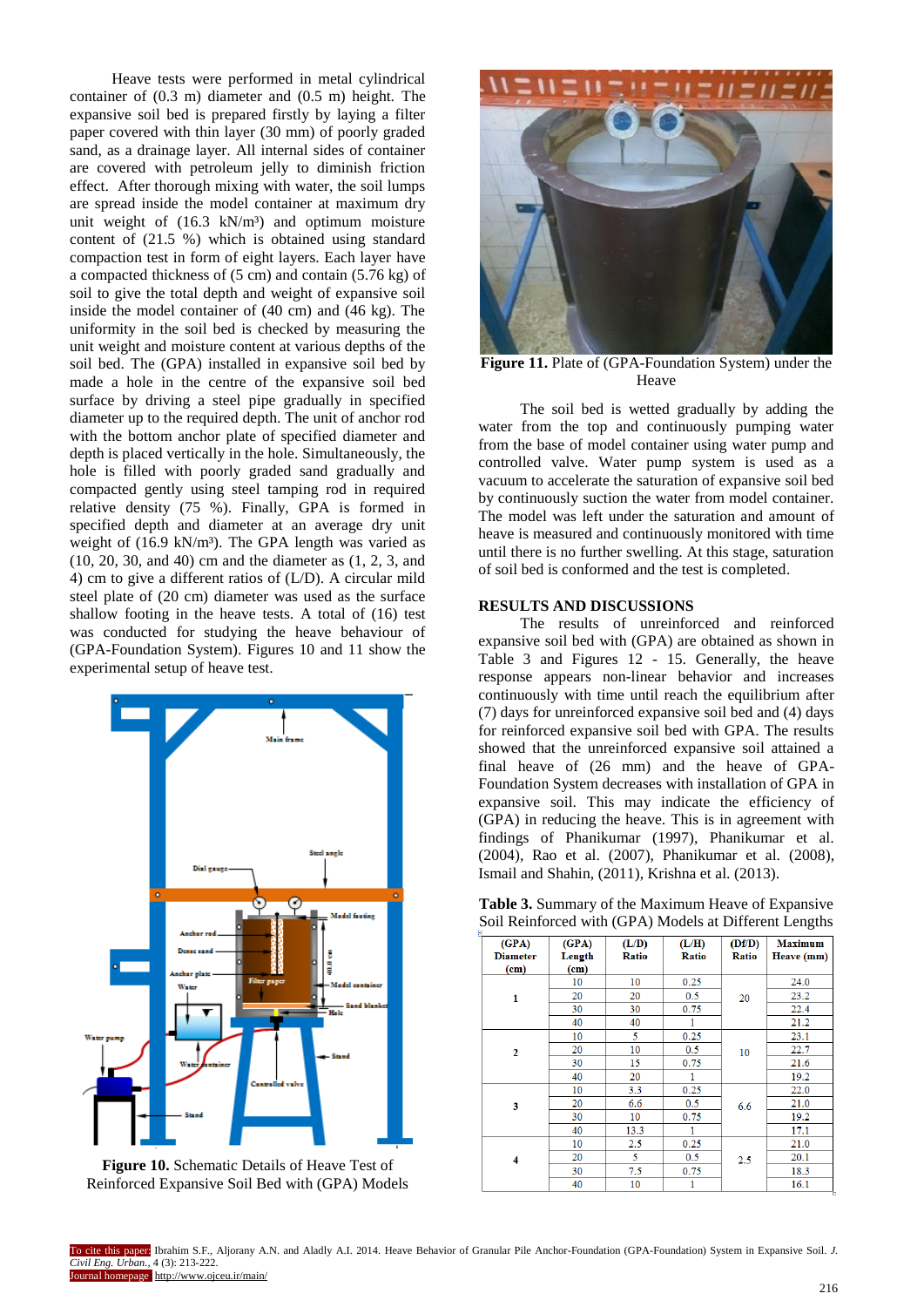

**Figure 12.** Heave–Time Relationship for Reinforced Expansive Soil with (GPA) at 1 cm Diameter



**Figure 13.** Heave–Time Relationship for Reinforced Expansive Soil with (GPA) at 2 cm Diameter



**Figure 14.** Heave–Time Relationship for Reinforced Expansive Soil with (GPA) at 3 cm Diameter



**Figure 15.** Heave–Time Relationship for Reinforced Expansive Soil with (GPA) at 4 cm Diameter

The results showed that, there are three main variables controlling heave behavior of GPA-Foundation System that can be categorized as [(L/D) ratio, (L/H) and (Df/D) ratio]. The heave of GPA-Foundation System is affected by one or all theses variable, the heave reduction and degree of improvement increases with increasing (L/D) ratio, (L/H) ratio and decreases with increasing (Df/D) ratio at a given two variables. The percentage heave reduction and degree of improvement can be expressed as a percentage from the maximum heave without (GPA) by the following equation:

Degree of Important (%) = 
$$
\left(\frac{H_{vo} - H'_v}{H_{vo}}\right) \times 100
$$
 (1)  
Where:

 $H_{\text{vo}}$ : is the maximum heave of footing without (GPA) reinforcement.

 $H_v$ : is the maximum heave of footing with (GPA) reinforcement.

It can be noted that, slightly reduction in heave was observed at  $[(L/D=10), (L/H=0.25)$  and  $(Df/D=20)]$ with (7.8 %) degree of improvement, while higher reduction in heave was observed at  $(L/D=10)$ ,  $(L/H=1)$ &  $(Df/D=2.5)$ ] with  $(38.1 \%)$  degree of improvement. This reflects the ability and efficiency of a single (GPA) in reducing the heave when embedded in an expansive soil and anchored to the shallow footing. This performance agrees with the results obtained from researchers (Phanikumar, 1997; Phanikumar et al., 2004; Rao et al., 2007; Phanikumar et al., 2008; Krishna et al, 2013). The results of GPA-Foundation System showed that, there is a great effect on the time of heave development. The time period required for attaining the final amount of heave in the case of reinforced expansive soil with GPA was (4/7) of that for unreinforced expansive soil. This performance agrees with the results obtained from researchers (Phanikumar, 1997; Phanikumar et al., 2004; Phanikumar et al., 2008).

**Numerical modelling of heave of (GPAfoundation system)**

In this study, PLAXIS 2D-Version 8.2 program is used in numerical modelling and analysis of heave problems of GPA-Foundation System. The problem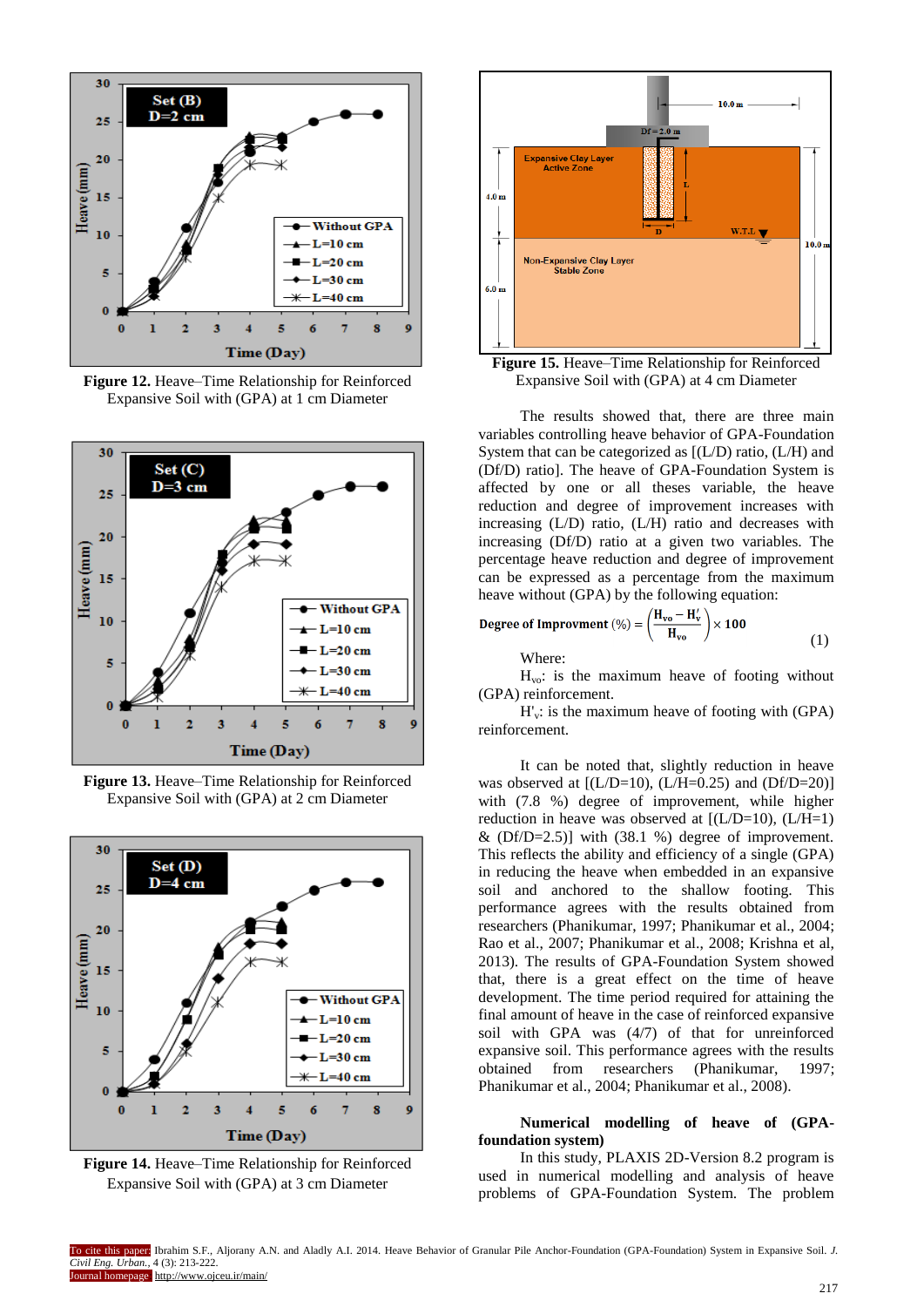deals with shallow circular footing rest on the expansive soil layer reinforced with GPA models with different length and diameter. For comparison, the circular footing rest on the expansive soil without GPA is also modelled here. The purpose of the problems is to calculate the maximum heave under the footing. The expansive soil layer is located above a layer of saturated stable clay with (6 m) thickness. The active zone of the expansive soil is chosen to be (4 m); at this depth, the water table rising causes a considerable swelling in expansive soil. Figure 16 shows the sketch of described problem. Axisymmetric type model is chosen, it is the best option for circular models. The soil parts are modelled using 15-node triangular element. The shallow footing and anchor plate are modelled using plate element, while the anchor rod is modelled using node-to-node element. The footing diameter was fixed at (2 m), and the GPA length was varied from (2-8) m and diameter was varied from (0.2-0.8) m. So, the ratio of length to diameter was ranged as (2.5 to 40) and the ratio of the footing diameter to GPA diameter varied as (2.5 to 10). The thickness of expansive clay layer is fixed at (4 m) and thickness of non-expansive clay layer is fixed at (6 m), so, the ratio of GPA length to expansive soil thickness was varied as  $(0.5-2)$ .

The boundary conditions are assumed using standard fixity. This means a full fixity at the base of the geometry and, roller conditions at the vertical sides. Figure 17 shows the finite element model of heave problems. The clay of expansive and non-expansive soil layers are modelled using Mohr-Coulomb (MC) model, assumed to behave in an undrained manner. The granular pile sand is modelled using Mohr-Coulomb (MC) also. It is assumed to behave in a drained manner. The rigid steel is used as a material for both anchor plate, anchor rod and shallow footing and assumed as linear elastic model. The flexural rigidity of anchor plate, anchor rod and footing assumed as very high to avoid unnecessary buckling and deformation. All materials and models with set of parameters are listed in Tables 4 and 5.



**Figure 16.** Descriptive Sketch of Large Scale Heave Problems



**Figure 17.** 2D-Axisymmetric Model, (GPA) Extend to the Non-Expansive Clay Layer

|  | <b>Table 4.</b> Soil Parameters set Considered for Heave |  |
|--|----------------------------------------------------------|--|
|  | Response Problems                                        |  |

| <b>Model</b>               | Model                          | <b>Expansive Clay</b>   | <b>Granular Pile Sand</b> | <b>Non-Expansive Clay</b> |  |  |
|----------------------------|--------------------------------|-------------------------|---------------------------|---------------------------|--|--|
| <b>Type</b>                | <b>Parameters</b>              | <b>Undrained Method</b> | <b>Drained</b>            | <b>Undrained Method</b>   |  |  |
|                            |                                | (A)                     | ---                       | (A)                       |  |  |
|                            | $\gamma_{\text{usat}}(kN/m^3)$ | 16                      | 17                        | 16                        |  |  |
|                            | $\gamma_{\text{sat}}(kN/m^3)$  | 19                      | 20                        | 19                        |  |  |
|                            | $E_{ref}(kPa)$                 | 5000                    | 50000                     | 5000                      |  |  |
|                            | $c_{ref}$ (kN/m <sup>2</sup> ) |                         | 0.1                       |                           |  |  |
|                            | $\varphi$ <sup>o</sup>         | 24                      | 40                        | 24                        |  |  |
| Mohr-Coulomb<br>(MC) Model |                                |                         |                           |                           |  |  |
|                            | $v_{\rm nu}$                   | 0.35                    | 0.3                       | 0.35                      |  |  |

**Table 5.** Steel Properties set Considered for Heave Response Problems

|                       | <b>Model</b>           | <b>Footing Model</b> | <b>Anchor Plate</b> | <b>Anchor Rod</b> |
|-----------------------|------------------------|----------------------|---------------------|-------------------|
| <b>Model Type</b>     | <b>Parameters</b>      | <b>Steel</b>         | <b>Steel</b>        | <b>Steel</b>      |
|                       | EA(kN/m <sup>2</sup> ) | $5 \times 10^6$      | $5 \times 10^6$     | $2 \times 10^6$   |
| <b>Linear Elastic</b> | EI $(kN/m^2/m)$        | $4 \times 10^4$      | $1 \times 10^4$     | ۰                 |
|                       |                        | ) 15                 | 115                 | 0 1 5             |

The simple global finite element mesh of model is generated using the coarse setting to allow a more accurate stress distribution as shown in Figures 18. The swelling of expansive soil layer is modelled by applying a positive volumetric strain of (6.5 %) to the expansive clay cluster. In reality, the rate at which expansive clay would normally swell depends on the location from the source of moisture and magnitude of overburden pressure. However, for simplicity, in the analyses presented herein, the volumetric strain was applied uniformly across the full thickness of the expansive soil layer.

The numerical results of heave of unreinforced and reinforced expansive clay with (GPA) are obtained as shown in Table 6, and Figures 19 - 21.

The results reflect the efficiency of GPA to reduce the heave GPA-Foundation System. The maximum heave of footing resting on unreinforced expansive soil with GPA is observed as (260 mm). In case of footing resting on reinforced expansive soil with GPA models, i.e. GPA-Foundation System, the results showed that the maximum heave of footing decrease with increasing the GPA size, the heave decrease with increasing (GPA)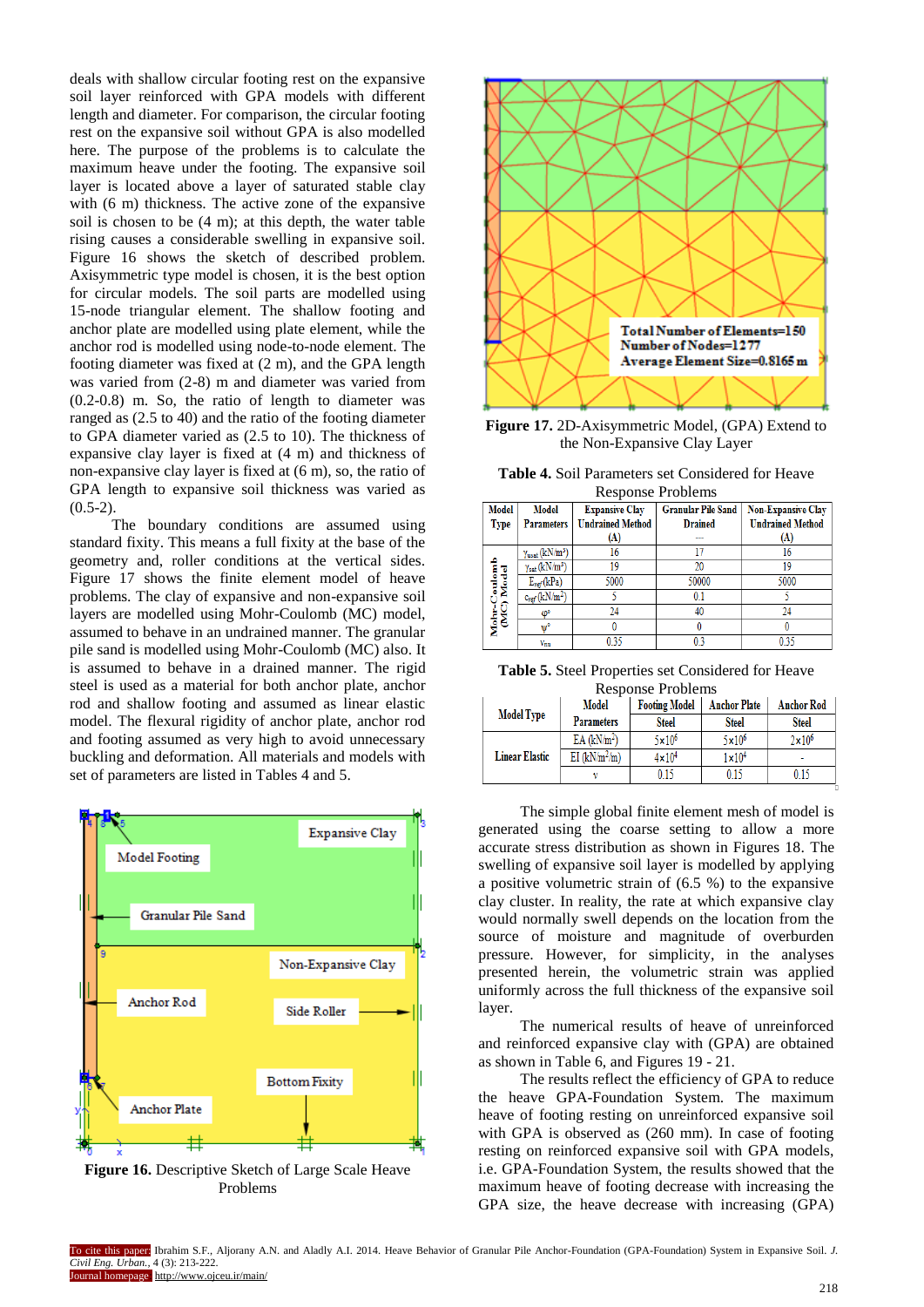length and diameter due to anchorage action of (GPA) and there are three main variables controlling behaviour of GPA-Foundation System under the heave. These variables are (L/D) ratio, (Df/D) ratio and (L/H) ratio, this performance in agreement with the experimental modelling. The results also showed that, the (GPA) could be extended to the non-expansive soil layer or stable zone at sufficient depth to provide the anchorage zone help the GPA to resist the heave. (69%) reduction in heave when single GPA embedded in the expansive soil depth layer and (90.4 %) reduction in heave can be obtained when single GPA embedded in expansive clay layer and extended into non-expansive clay layer at the same embedded length.

**Table 6.** Summary of the Maximum Heave of Unreinforced & Expansive Soil Reinforced with (GPA) Models at Different Lengths and Diameters

|                | $\sim$                                                    |                |                |        |                |  |  |
|----------------|-----------------------------------------------------------|----------------|----------------|--------|----------------|--|--|
| (GPA) Diameter | (GPA)                                                     | (L/D)          | (L/H)          | (Df/D) | <b>Maximum</b> |  |  |
| (m)            | Length(m)                                                 | Ratio<br>Ratio |                | Ratio  | Heave (mm)     |  |  |
|                | Footing Resting on Unreinforced Expansive Soil with (GPA) |                |                |        | 260            |  |  |
|                |                                                           | 10             | 0.5            |        | 225            |  |  |
| 0.2            |                                                           | 20             |                | 10     | 189            |  |  |
|                | 6                                                         | 30             | 1.5            |        | 130            |  |  |
|                | 8                                                         | 40             | $\overline{2}$ |        | 115            |  |  |
|                | $\overline{2}$                                            | 5              | 0.5            |        | 215            |  |  |
| 0.4            | 4                                                         | 10             |                | 5      | 170            |  |  |
|                | 6                                                         | 15             | 1.5            |        | 100            |  |  |
|                | 8                                                         | 20             | $\overline{2}$ |        | 84             |  |  |
|                | 2                                                         | 3.3            | 0.5            |        | 209            |  |  |
| 0.6            | 4                                                         | 6.6            |                | 3.3    | 124            |  |  |
|                | 6                                                         | 10             | 1.5            |        | 56             |  |  |
|                | 8                                                         | 13.3           | $\overline{2}$ |        | 40             |  |  |
|                | 2                                                         | 2.5            | 0.5            |        | 204            |  |  |
| 0.8            | 4                                                         | 5              |                | 2.5    | 81             |  |  |
|                | 6                                                         | 7.5            | 1.5            |        | 38             |  |  |
|                | 8                                                         | 10             | $\overline{c}$ |        | 25             |  |  |



**Figure 19.** Shading Diagram of the Vertical Displacement Distribution Resulting from the Heave for Unreinforced Expansive



**Figure 20.** Shading Diagram of the Vertical Displacement (m) Distribution Resulting from the Heave for (GPA at  $L=2$  m  $&$  D=0.8 m)



**Figure 21.** Shading Diagram of the Vertical Displacement (m) Distribution Resulting from the Heave for (GPA at  $L=8$  m & D=0.8 m)



**Figure 22.** Relationship between the Normalized Maximum Heave  $(H_v/H_{vo}) \& (L/D)$  Ratio of (GPA) for Different Ratios of (Df/D) - (L/D) Ratio Effect



**Figure 23.** Relationship between the Normalized Maximum Heave  $(H_v/H_{vo}) \& (L/H)$  Ratio of (GPA) for Different Ratios of (Df/D) - (L/H) Ratio Effect

The efficiency of the (GPA-Foundation System) in arresting the heave induced by expansive soil layer is illustrated in Figure 22. The figure relates the normalized maximum heave ratio  $(H_v/H_{vo})$  with  $(L/D)$  ratio of GPA for different ratios of (Df/D), where  $(H_v)$  represent the maximum heave of footing with (GPA) reinforcement, while  $(H<sub>vo</sub>)$  represent the maximum heave of footing without GPA reinforcement. It can be noted that for a given (Df/D) ratio, the maximum heave decrease with increasing (L/D) ratio due to increasing (GPA) length. This means the (GPA) movement strongly dependent on the (GPA) size; the ability of the system to resist various rates of swelling seems to improve with increasing the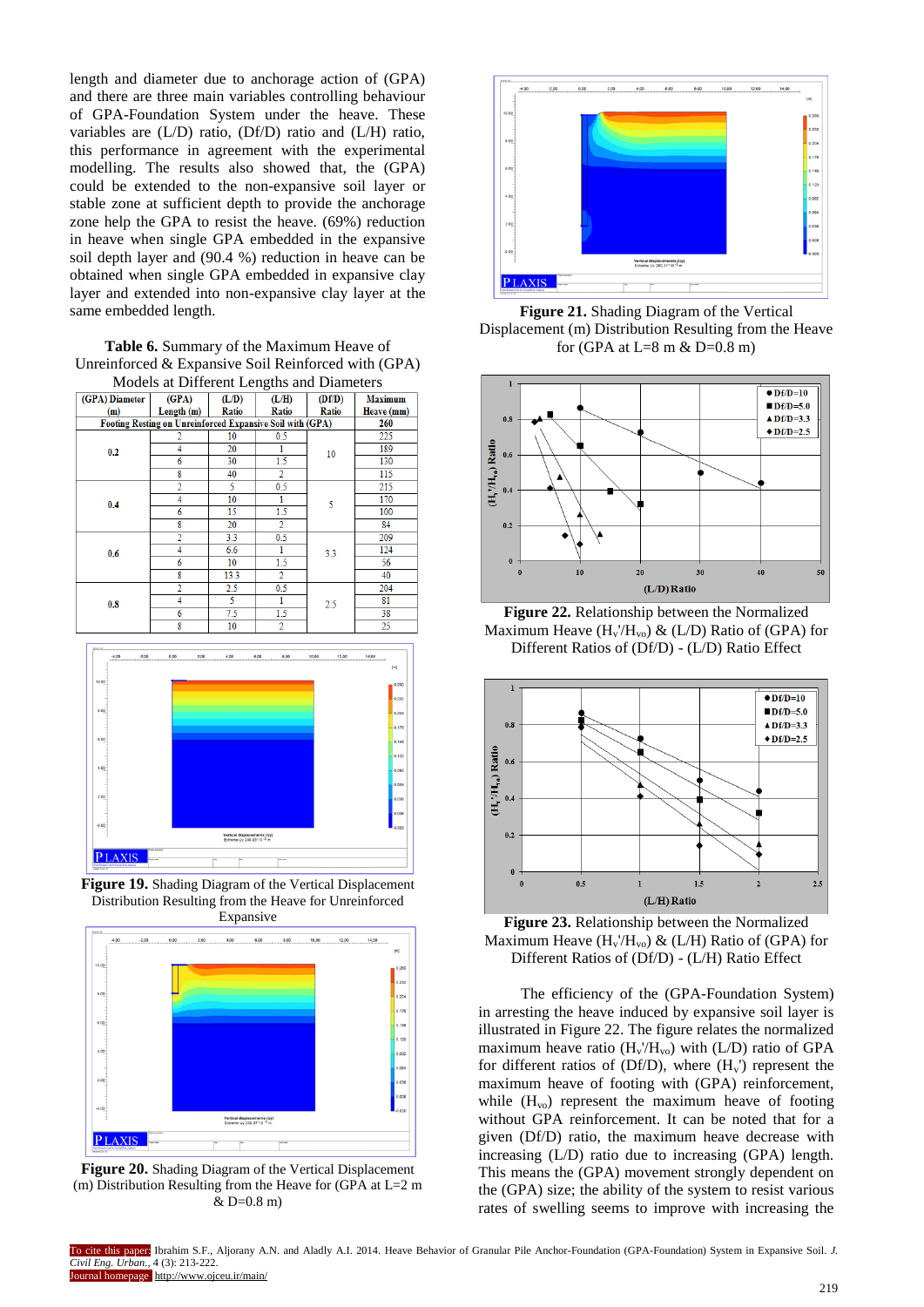(GPA) size. As interpreted previously in the experimental works, this attributed to the anchorage action (GPA) that resulting from (GPA) weight and shear stress mobilized along (GPA) body, of them increases when (GPA) size increases. The heave can be reduced from (260 mm to 25 mm) at (L=8 m  $\&$  D=0.8 m) i.e.,  $(L/D=10)$  with (90.4 %) reduction in heave.

Figure 23 displays the relationship between normalized maximum heave ratio  $(H_v/H_{vo})$  with  $(L/H)$ ratio for different (Df/D) ratios. It can be seen that for a given (Df/D) ratio, the heave decreases when (L/H) increases due to increasing the (GPA) length. Dramatic reducing in heave was observed when (GPA) penetrated in non-expansive clay layer at sufficient length, this means the (GPA) can be penetrate the non-expansive clay layer (stable zone) to provide a sufficient anchorage in the base of (GPA) help it in arresting the heave. This behaviour can be attributed to increase the shear resistance in circumference of penetrate length of (GPA). The results showed that, the (GPA) could be extended to non-expansive clay layer with thickness not less than thickness of expansive clay layer thickness to provide a sufficient anchorage at (GPA) base. The heave dropped from (260 mm) to (25 mm) when (L/H=2) at (D=0.8 m  $&$  L=8 m) with (90.4 %) reduction in heave, while, the heave reduced to (204 mm) when (L/H=0.5) and to (81) mm) when  $(L/H=1)$  at the same size of GPA with  $(21.54)$ %) & (69 %) reduction in heave respectively.

Figure 24 shows the relationship between normalized maximum heave ratio  $(H_v/H_{vo})$  and  $(Df/D)$ ratio for different ratios of (L/H). The figure presents the effect of the footing diameter (Df) on the heave response of (GPA- Foundation System). It can be seen that for a given (L/H) ratio, the maximum heave increases with increasing (Df/D) ratio due to increasing footing diameter. The reason of this behaviour can be understood as the following: when the footing diameter increases with constant (GPA) diameter, the annular area of the footing on which the swelling pressure acts is increased resulting increases in the heave of the (GPA-Foundation System). Dramatic reduction in heave can be obtained at (Df/D=2.5), where the heave reduced from (260 mm to 25 mm) with (90.4 %) reduction in heave.

## **Mathematical Modelling of Heave of (GPAfoundation system)**

An attempt is made to develop a mathematical modelling relate the heave of footing resting on reinforced expansive soil with a single (GPA) with three effective variables  $(L/D)$ ,  $(Df/D)$  and  $(L/H)$ . The results of finite element analysis are merged and entered in a multiple linear regressions statistical analysis using SPSS Statistics 17.0 to develop a mathematical model that relates the ratio of  $(H_v/H_{vo})$  as a dependent variable to (L/D), (Df/D) and (L/H) as independent variables. A general equation relates all variables were obtained in the following form with very good degree of correlation

$$
(R^2=0.923): \frac{H_v'}{H_{vo}} = 0.94 + 0.011 \left(\frac{L}{D}\right) + 0.008 \left(\frac{Df}{D}\right) - 0.5 \left(\frac{L}{H}\right)
$$

Where:

 $H<sub>vo</sub>$ : Maximum heave without (GPA) reinforcement Hv': Maximum heave of with (GPA) reinforcement L: Length of (GPA)

D: Diameter of (GPA) H: Depth of expansive soil layer Df: Diameter of shallow footing

The derived equation is valid within the ranges of the variables they were developed from. The ranges of variables can be seen in Table 7. To verify the validity of the equation, the predicted values of heave are compared with observed values obtained previously from laboratory test results as shown in Table 8 and Figure 25. It can be seen that, the values agree well with (98 %) degree of correlation and consider under estimation, conforming the validity of derived equation.

**Table 7.** Variables Limitation for the Heave Equation

| <b>Variable</b> | <b>Minimum</b> | <b>Maximum</b> |
|-----------------|----------------|----------------|
| (L/D) Ratio     |                |                |
| (Df/D) Ratio    |                |                |
| (L/H) Ratio     |                |                |

**Table 8.** Comparison between the Predicted and Observed Heave

| (GPA)          | (GPA)       | (L/D) | (L/H) | (Df/D) | <b>Predicted</b> | <b>Observed</b> |
|----------------|-------------|-------|-------|--------|------------------|-----------------|
| Diameter (cm)  | Length (cm) | Ratio | Ratio | Ratio  | Heave (mm)       | Heave (mm)      |
|                | 20          | 10    | 0.5   |        | 22.88            | 22.7            |
| $\overline{2}$ | 30          | 15    | 0.75  | 10     | 21.06            | 21.6            |
|                | 40          | 20    |       |        | 19.24            | 19.2            |
|                | 20          | 6.67  | 0.5   |        | 21.24            | 21.0            |
| 3              | 30          | 10    | 0.75  | 6.67   | 18.94            | 19.2            |
|                | 40          | 13.33 |       |        | 16.64            | 17.1            |
|                | 20          |       | 0.5   |        | 20.41            | 21.1            |
| 4              | 30          | 7.5   | 0.75  | 5      | 17.87            | 18.3            |
|                | 40          | 10    |       |        | 15.34            | 16.1            |



**Figure 24.** Relationship between the Normalized Maximum Heave  $(H_v/H_{vo})$  & (Df/D) Ratio of (GPA) for Different Ratios of (L/H) - (Df/D) Ratio Effect



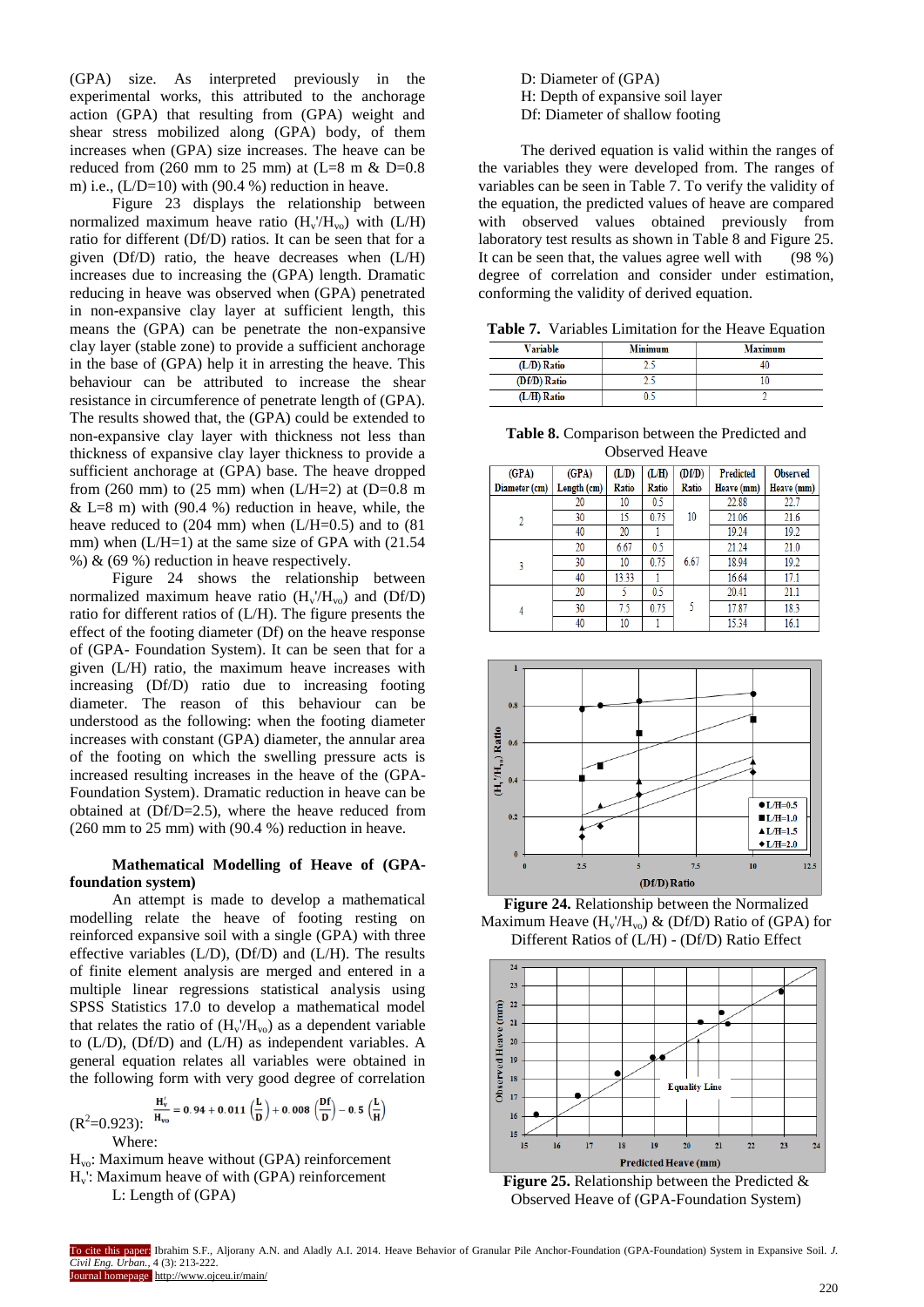## **CONCLUSION**

An extensive laboratory testing and numerical modelling and analysis was conducted to study the performance of Granular Pile Anchor (GPA) in expansive soil. The research work focuses on studying the efficacy and ability of the innovative (GPA) system in minimizing heave of foundations laid on expansive clay. The conclusions drawn from the different aspects of the study in this paper may be summarized as follows:

**1-** Installation of (GPA) in expansive soil reduces the amount of heave effectively. Of the various combinations of length (L) and diameter (D) of (GPA), the amount of heave reduces with increasing both length and diameter.

**2-** The maximum heave of (GPA-Foundation System) is controlled by three main independent variables, (GPA) length to diameter (L/D) ratio, (GPA) length to expansive soil active thickness (L/H) ratio and footing diameter to (GPA) diameter (Df/D) ratio.

**3-** The efficacy of (GPA) in reducing the heave can be improved when (GPA) embedded in expansive soil layer and extend to non-expansive clay layer (stable zone) at sufficient depth. The maximum of about (38 %) reduction in heave is observed when (GPA) embedded in expansive soil layer at (L=H) and reaches to (90.4%) at (L=2H) i.e. (GPA) extend to stable zone at length equal to thickness of expansive soil layer, this performance was observed at  $(L/D=10)$  and  $(Df/D=2.5)$ .

**4-** Reduction in (GPA-Foundation System) can be attributed to the (GPA) weight, the frictional resistance mobilized along the (GPA)-soil face, the effect of anchorage which made the (GPA) to resist the uplift force applied on the foundation. In addition, the developed lateral swelling pressure resulting from surrounding expansive clay which confines the (GPA) radially increases the upward resistance.

**5-** Installation of (GPA) in expansive soil reduces the time of heave and the rate of heave become faster. The expansive soil reinforced with (GPA) adjusted quickly to moisture changes because of the higher permeability of the granular material. The high permeability characteristics of (GPA) allowed a quick circulation and absorption of water and the path of radial inflow of water became shorter, which led to a rather quick attainment of the final heave.The time period required for attaining the final amount of heave in the case of reinforced expansive soil with (GPA) was (3/7) of that for unreinforced expansive soil.

**6-** An equation is obtained to calculate the maximum heave of (GPA-Foundation System). The equation is derived basing on statistical analysis of the obtained analysis results.

## **REFERENCES**

- ASTM D4253-2007. Standard Test Method for Maximum Index Density and Unit Weight of Soils Using a Vibratory Table.
- ASTM D4254-2007. Standard Test Method for Minimum Index Density and Unit Weight of Soils and Calculation of Relative Density.
- ASTM D854-2007. Standard Test Method for Specific Gravity of Soil Solids by Water Pycnometer.
- ASTM D422-2007. Standard Test Method for Liquid Limit, Plastic Limit and Plasticity Index of Soils.
- ASTM D24884-2007. Standard Test Method for Classification of Soils for Engineering Purposes (Unified Soil Classification System).
- ASTM D698-2007. Standard Test Method for Laboratory Compaction Characteristics of Soil Using Standard Effort.
- ASTM D3084-2007. Standard Test Method for Direct Shear Test of Soil Under Consolidated Drained **Condition**
- ASTM D2435-2007. Standard Test Method for One-Dimensional Consolidation Properties.
- ASTM D2166-2007. Standard Test Method for Unconfined Compression Strength of Cohesive Soil".
- ASTM D4546 (A)-2007. Standard Test Method for One-Dimensional Swell or Settlement Potential of Cohesive Soils.
- British Standard BS 1377-(1990). Methods of Test for Soils for Civil Engineering Purposes", London, UK.
- Chen, F. H. (1988). Foundations on Expansive Soils, 2nd Edition, Elsevier Scientific Publishing Company.
- Dafalla, M.A. and Shamrani, M.A. (2012). Expansive Soil Properties in a Semi-Arid Region", Research Journal of Environmental and Earth Sciences, Vol. (4), No. (11): 930-938.
- Das, B.M. (2011). Principles of Foundation Engineering", 7<sup>th</sup> Edition, Cengage Learning, USA.
- Hughes, J.M., & Withers, N.J. (1974). Reinforcing of Soft Cohesive Soils with Stone Columns, Ground Engineering, London, Vol. (17), No. (3): 42-49.
- Ismail, M.A. & Shahin, M. (2011). Finite Element Analysis of Granular Pile Anchors as A Foundation Option for Reactive Soils", International Conference on Advances in Geotechnical Engineering, Perth, Australia.
- Krishna, P.H., Murty, V.R. & Vakula, J. (2013). A Filed Study on Reduction of Flooring Panels Resting on Expansive Soils Using Granular Anchor Piles and Cushions", The International Journal of Engineering and Science (IJES), Vol. (2), No. (3): 111-115.
- Nelson, J. D. & Miller, D. J. (1992). Expansive Soils: Problem and Practice in Foundation and Pavement Engineering, John Wiley and Sons, Inc., New York, USA.
- Phanikumar, B.R. (1997). A Study of Swelling Characteristics of and Granular Pile-Anchor Foundation System in Expansive Soils, Ph.D Thesis, JNTU, Hyderabad, India.
- Phanikumar, B.R., Sharma R.S., Srirama, R.A & Madhav, M.R. (2004). Granular Pile-Anchor Foundation (GPAF) system for Improving Engineering Properties of Expansive Clay Beds, Geotechnical Testing Journal, ASTM, Vol. (27), No. (3): 279-287.
- Phanikumar, B.R., Rao, A.S. & Suresh, K. (2008), Field Behavior of Granular Pile Anchors in Expansive Soils, Ground Improvement Journal, Proceeding of Institution of Civil Engineering (ICE), Vol. (4): 199- 206.
- Phanikumar, B.R. & Amrutha, K. (2011). Bulging Capacity of Granular Pile-Anchors, Pullout